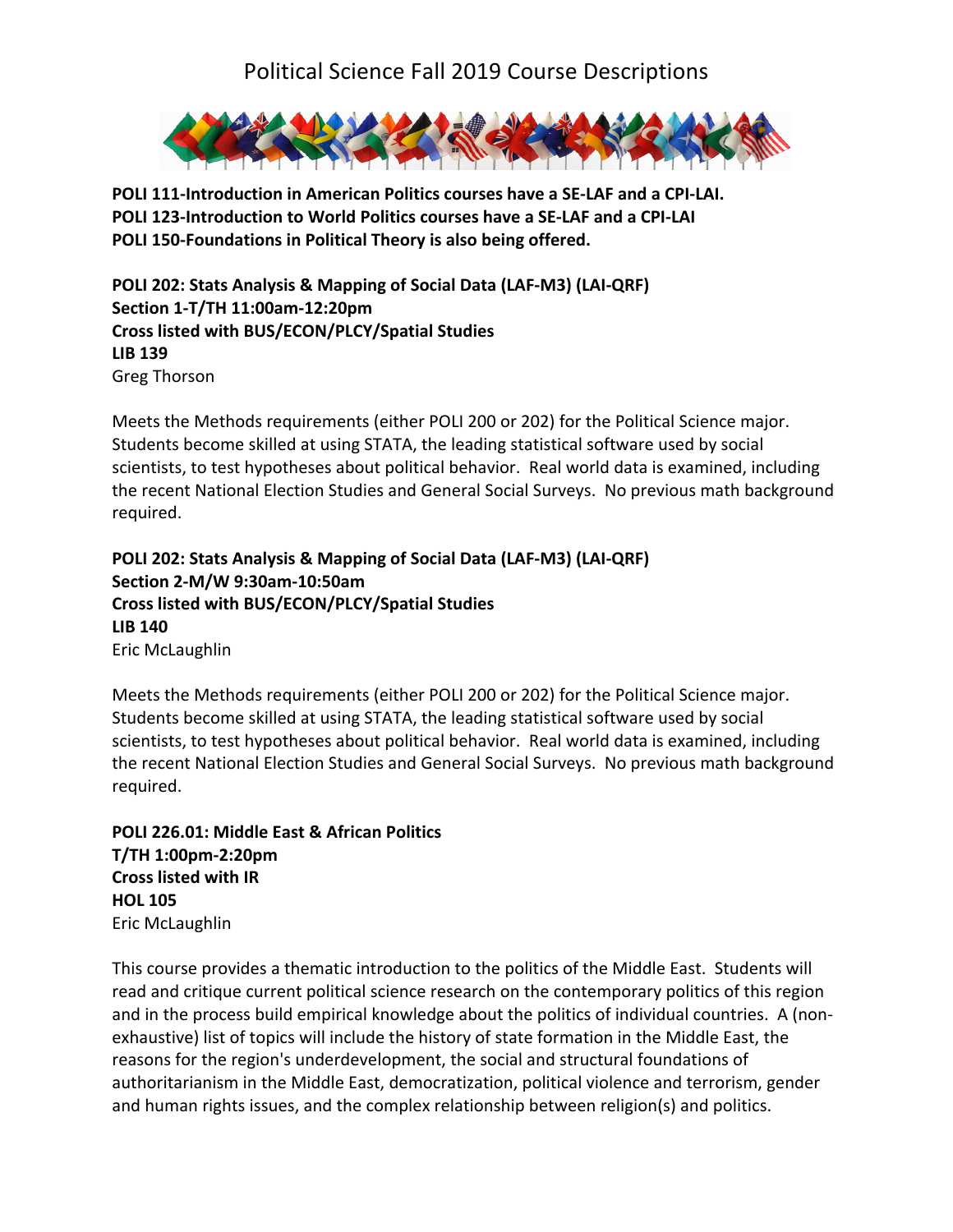#### **POLI 306.01: Constitutional Law: National and State Powers M/W 1-2:20pm HOL 321**

#### **Art Svenson**

This course focuses primarily upon the Court's interpretation of language contained in Articles I, II, III, IV and Amendment X. The relationships among legislative, executive, and judicial powers, as well as the critical nexus between national and state levels of government, will emerge as the unifying themes of this course.

**Prerequisite: Sophomore Standing and POLI 111 or any American Politics course.** 

**POLI 308.01: US Presidency T/TH 1-2:20pm HOL 317** Renee Van Vechten

This course examines the development and nature of the modern American presidency. We cover the operations of the modern office and the exercise of presidential leadership as a function of institutional, circumstantial, and personal constraints and opportunities. From a close look at the nomination and selection process to the policy making environment, we will examine how the office has grown and continues to evolve, and we will investigate how presidential power is derived, created, and squandered  $-$  all the while questioning and analyzing our core assumptions about the modern presidency. This course incorporates active debates about the presidency (students are organized into debate teams).

Prerequisites: POLI 111 or any American Politics course.

**POLI 456.01 Education Policy (LAF-SE) (Possible WB) M/W 11:00am-12:20pm Cross listed with PLCY HOL 317** Greg Thorson

Examination of the history and evolution of federal and state education policy. Review of research conducted by leading scholars, think tanks, and non-partisan government organizations on the effectiveness of education policy.

Prerequisites: POLI 111 or PLCY 100 or junior standing.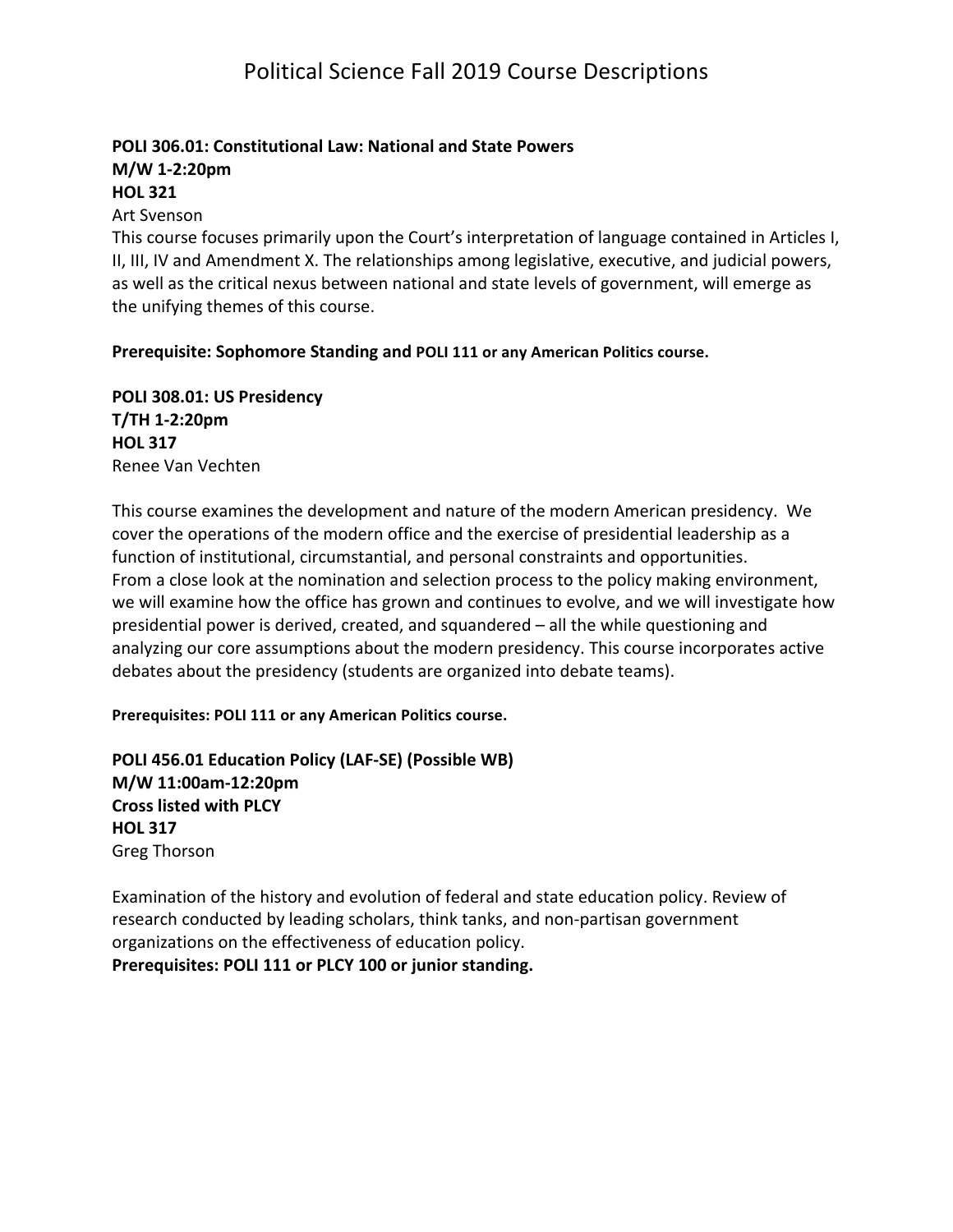## **POLI 463.01 Equal Protection (LAF-WB) (LAI-WD) T 9:30am-12:10pm HOL 325** Art Svenson

The focus of this seminar in public law is both narrow and new: narrow since only the Equal Protection Clause of the  $14<sup>th</sup>$  Amendment will be examined, and new since neither Government 306 (national and state powers) nor Government 307 (civil liberties)—our Department's survey courses in constitutional law—addresses why equal protection was added to our constitution in 1868, and how its language has been construed over the years by the Justices of the Supreme Court. The goal of this seminar, then, is to satisfy the passion of those of us who have a love for reading what the Court has written about vital and controversial areas of our Constitution about which we know very little!

Prerequisites: POLI 306 or 307 or by permission.

**POLI 495.01 Political Science Capstone (WB) T/Th 9:30am-10:50am Cross listed with PLCY and LAST** Steve Wuhs

This is a guided research seminar targeted for graduating seniors but also open to advanced students in Government, Political Science, Policy, and Latin American Studies. Students will develop, produce and present individual research projects with a common theme or advance independent work toward their senior theses.

#### **PUBLIC POLICY**

**PLCY 100.01: Introduction to Public Policy Analysis (LAF-SE) (LAI-CPI) M/W 11-12:50pm, Cross Listed with POLI** Graeme Auton

Introduction to both the theoretical foundations and processes of public policymaking. Case studies of educational policy, health care policy, welfare policy, economic policy, and/or tax policy.

**PLCY 100.02: Introduction to Public Policy Analysis (LAF-SE) (LAI-CPI)** Tuesdays 6-8:50pm, Cross Listed with POLI **HOL 317** Brian Janiskee

Introduction to both the theoretical foundations and processes of public policymaking. Case studies of educational policy, health care policy, welfare policy, economic policy, and/or tax policy.

#### **IR COURSES**